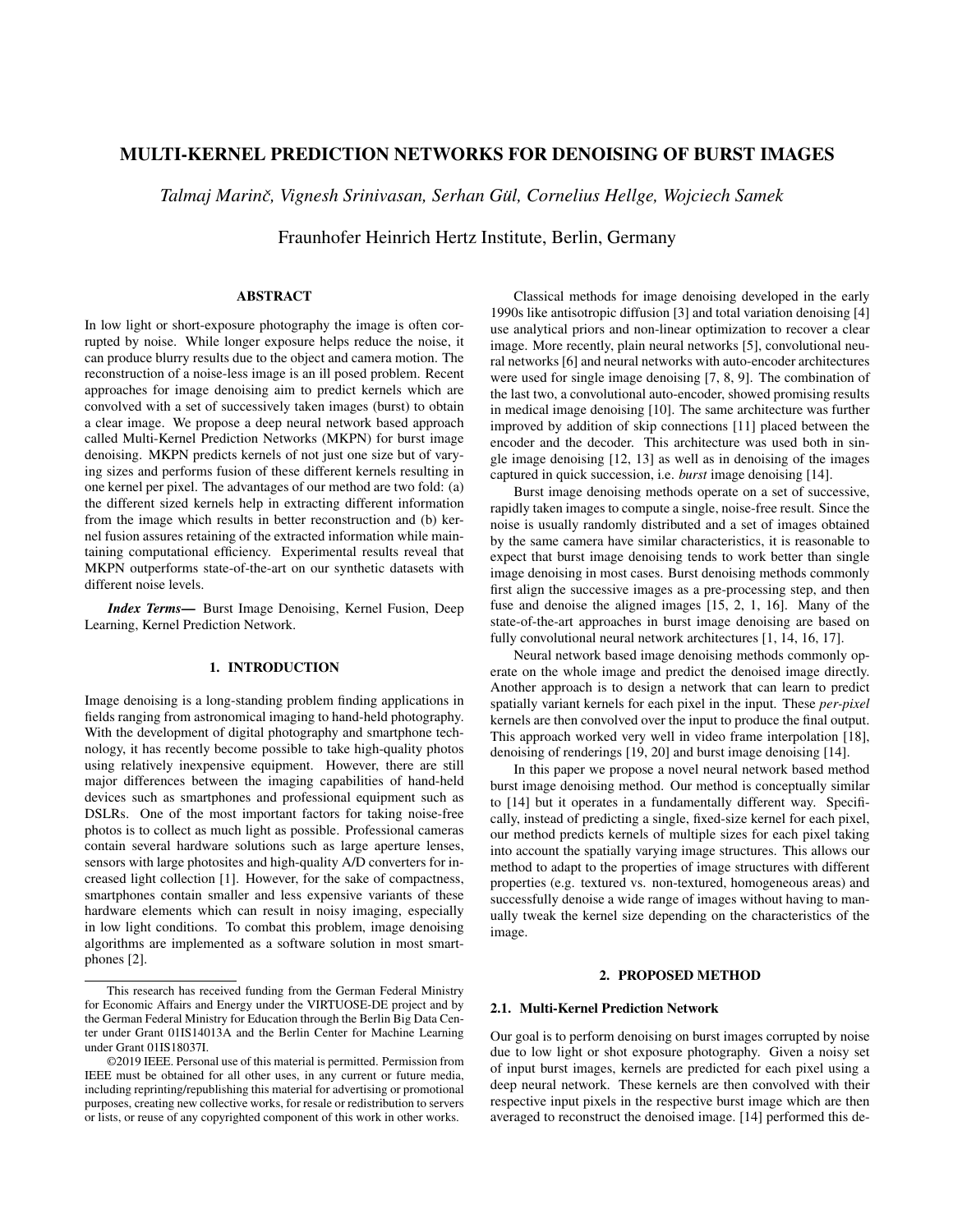

Fig. 1: The proposed Multi-Kernel Prediction Network architecture. It predicts per pixel kernels of various sizes for each of the input images in a burst. The input of the network is a burst sequence of length  $N = 8$ , p is the sum of predefined kernel sizes and S is the set of these kernels. Each of the burst images is deconvolved by the predicted per pixel kernels as seen in Fig. 2 and averaged to the final output. The numbers below the blocks represent the 3-dimensional data structure at different levels of the architecture. The dimensions correspond to the *height* × *width* × *channel*.

noising by predicting kernels of a predetermined size as given in (1):

$$
\hat{I}(x,y) = \frac{1}{N} \sum_{i=1}^{N} K_i(x,y) * P_i(x,y).
$$
 (1)

However, images consist of heterogeneous patches where every pixel in a patch is different compared to its surrounding pixels. Flat regions like sky in an image would provide for a more certain prediction while densely cluttered leaves in an image would provide for more uncertainties in the prediction. The predicted kernels should be able accommodate to the different regions and pixels in the image. Naturally, kernels of predetermined size cannot successfully adapt to the diversity of pixels in the images.

Our method, Multi-Kernel Prediction Networks (MKPN) is a direct extension of the [14] and [18]. To the best of our knowledge this is the first attempt to utilize multiple kernels of different sizes predicted by a neural network for image denoising. Although [21] combine different kernels, they assume a fixed size of the kernel and do not use a deep learning based approach. MKPN predicts kernels of different sizes for each pixel in the image belonging to the set of burst images instead of predicting fixed-size kernels. The predicted kernels of different sizes are then convolved with each pixel in the input image from the set of noisy burst images which are then averaged to obtain the final reconstruction as described in (2):

$$
\hat{I}(x,y) = \frac{1}{N \times |S|} \sum_{i=1}^{N} \sum_{s \in S} K_i^s(x,y) * P_i^s(x,y).
$$
 (2)

Here  $N$  is the length of the input burst,  $S$  is the set of kernel sizes,  $K_i^s(x, y)$  is a kernel with size s for pixel located at  $I_i(x, y)$  and  $P_i^s(x, y)$  is a patch with size s in  $I_i$  centered at  $(x, y)$ .  $I_i$  is the *i*-th image from the input burst. Kernels of different sizes extract and accumulate information from image structures with different characteristics.

Ideally, MKPN will work well when many kernels of different sizes are used. However, convolving each kernel with its corresponding patch significantly increases the required amount of computations. In order to reduce the amount of computations, we apply two enhancements:

Separable Kernel Estimation: We approximate the 2D kernels by a linear combination of separable 1D kernels [22, 18]. In this way the number of learnable parameters is reduced from  $n^2$  to  $2n$ for each kernel of size  $n \times n$ , significantly reducing the computation cost.

Kernel Fusion: Instead of convolving each kernel separately with each image in the burst, MKPN performs in-place kernel addition as described in (3), before the convolution operation:

$$
\tilde{K}_i(x, y) = \frac{1}{|S|} \sum_{s \in S} K_i^s(x, y).
$$
 (3)

The accumulated kernels  $K_i(x, y)$  are then convolved with the corresponding image patches in a single operation, as shown in (4):

$$
\hat{I}(x,y) = \frac{1}{N} \sum_{i=1}^{N} \tilde{K}_i(x,y) * P_i(x,y).
$$
 (4)

This essentially brings the number of convolution operations equal to that of [14]. The computational cost of the in-place additions is negligible. Note that model compression [23, 24] and efficient representations [25] can further reduce the computational costs.

# 2.2. Network Architecture

Fig. 1 shows an overview of the MKPN architecture. MKPN has a typical U-Net [26] shape resembling the architectures of [14, 18]. The network consists of convolutional layers, ReLU activation functions, average pooling layers and billinear upsampling layers. The convolutional layers use  $3 \times 3$  filters with zero padding and stride one, and are always followed by a ReLU activation function. The average pooling layers have a pool size of  $2 \times 2$  and stride two, which in effect decreases the spatial resolution by a factor of two. On the contrary, the billinear upsampling layer increases the spatial resolution by a factor of two.

A series of convolutional and average pooling layers encode the input features into a latent representation. Series of bilinear upsampling and convolutional layers decode these features to predict the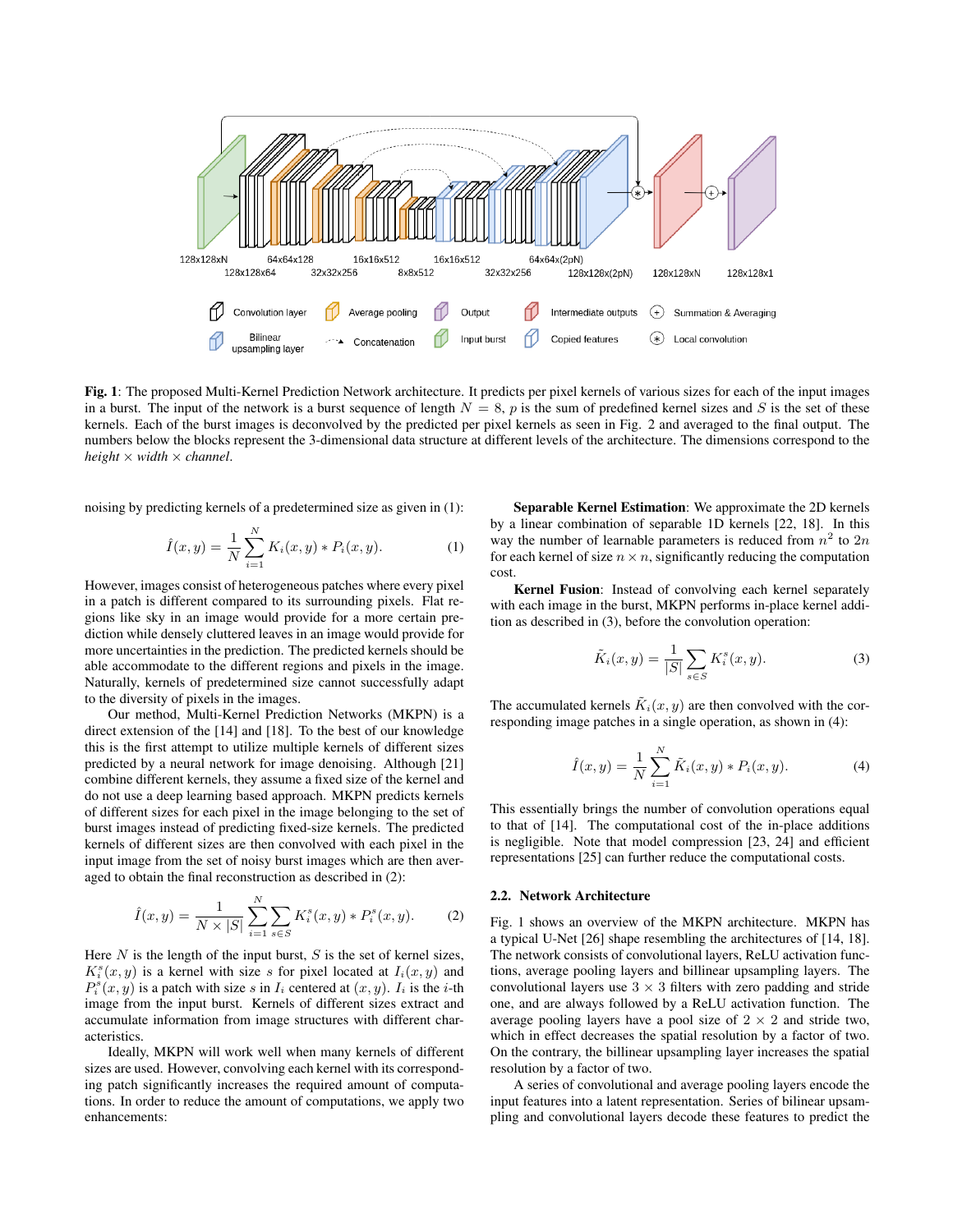

Fig. 2: Kernel fusion of the kernels of various sizes. For each kernel size  $128<sup>2</sup>$  kernels are predicted. Each kernel corresponds to a pixel in the input image. Kernels corresponding to the same pixel are averaged at inference. Convolving all kernels over a single input image results in an intermediate output, which is a part of intermediate outputs in Fig. 1.

per pixel kernels. After each upsampling layer, the high resolution features from the encoder side of the architecture are concatenated to the decoder side.

The channel dimension of the layers of the last convolution block is  $2p \cdot N$ , where p is the sum of the predefined sizes of different kernels and N is the number of images in the input burst. For example, if the selected kernel sizes are  $5 \times 5$  and  $11 \times 11$ , then  $p = 5 + 11 = 16$ . In addition, another billinear upsampling layer is employed which scales up the learned linear combinations of 1D per pixel kernels of various sizes to match the input shape. Outer products of 1D kernels are computed to produce the 2D kernels. These kernels are applied on the input burst using local convolution as shown in Fig. 2. Lastly, the deconvolved burst images are averaged to produce the final output.

### 2.3. Training Parameters

All experimental models were trained in end-to-end fashion using backpropagation.

Total loss consists of basic and annealing loss as devised in [14]. Basic loss is composed of mean squared error on pixel intensities and L1 loss on gradient intensities between the denoised image  $I$ and the ground truth  $I$ :

$$
\ell(\hat{I}, I) = \lambda_1 \left\| \hat{I} - I \right\|_2^2 + \lambda_2 \left\| \nabla \hat{I} - \nabla I \right\|_1.
$$
 (5)

The basic loss tries to make the average of all estimations  $\hat{I}_i^s$  close to the ground truth  $I$ . However, using only the basic loss can lead to convergence at an undesirable local minima that does not utilize all the images in the burst effectively [14]. Therefore, we add a second loss term *annealing loss* to (5) that attempts to make each estimation  $\hat{I}_i^s$  close to the ground truth I independently. The total loss is obtained as follows:

$$
\mathcal{L}(\hat{I}, I) = \ell(\hat{I}, I) + \beta \alpha^t \sum_{i=1}^N \sum_{s \in S} \ell(\hat{I}_i^s, I), \tag{6}
$$

where  $N$  is the number of images in the burst,  $S$  is the set of kernel sizes,  $\beta$  and  $\alpha$  are the hyperparameters controlling the weight decay, t is the training step, and  $\lambda_1 + \lambda_2 = 1$ . Please note that during training we discard in-place addition of kernels to enable better convergence. However, once the network is well trained, the in-place addition can help speed up inference.

#### 3. EXPERIMENTS

We followed the same procedure for dataset generation and noise estimation as in [14]. We trained our models and evaluated their performance on synthetically generated datasets from the Open Images dataset [27].

## 3.1. Data Generation

The images from the Open Images dataset were  $4\times$  downsampled in each dimension using a box filter to reduce noise and compression artifacts. Random patches of size  $128 \times 128$  were sampled from the images and those were used for both creating the ground truth and the remaining  $N - 1$  burst images, where N is the total number of images in the burst. These burst images are offset from the first image by  $x_i$  and  $y_i$ , where  $x_i$  and  $y_i$  are the offsets of image  $i$  in horizontal and vertical directions, respectively. The offsets simulate misalignments between consecutive frames caused by hand movements that may occur during handheld photography. Values for  $(x_i, y_i)$  are sampled with probability  $n/N$  from a 2D uniform integer distribution between [−16, 16], otherwise from a 2D uniform integer distribution between [−2, 2], where n ∼ Poisson(λ).

The burst images are also considered to be noisy, and hence a signal dependent Gaussian noise is added to the burst:

$$
x_p \sim \mathcal{N}(y_p, \sigma_r^2 + \sigma_s y_p),\tag{7}
$$

where  $x_p$  is the noisy measurement of true intensity  $y_p$  at pixel p. Read and shot noise parameters  $\sigma_r$  and  $\sigma_s$  are sampled uniformly from  $[10^{-3}, 10^{-1.5}]$  and  $[10^{-2}, 10^{-1}]$ , respectively. These ranges were selected from the real observed data. Synthetic train dataset is generated on the fly, while the test datasets are pre-generated using different gains (noise levels) that correspond to a fixed set of read and shot noise parameters. The selected values simulate the light sensitivities that correspond to the ISO settings on a real camera. The read and shot noise for each gain is as given:

- Gain  $\propto 1$ :  $\sigma_r = 10^{-2.1}, \sigma_s = 10^{-2.6}$ ,
- Gain  $\propto 2$ :  $\sigma_r = 10^{-1.8}, \sigma_s = 10^{-2.3}$ ,
- Gain  $\propto 4$ :  $\sigma_r = 10^{-1.4}, \sigma_s = 10^{-1.9},$
- Gain  $\propto 8$ :  $\sigma_r = 10^{-1.1}, \sigma_s = 10^{-1.5}$ .

#### 3.2. Noise Estimation

The camera noise is estimated from the first image in a burst. The noise estimate helps the model denoise beyond the noise levels of the training data [14]. It is defined as:

$$
\hat{\sigma}_p = \sqrt{\sigma_r^2 + \sigma_s \max(x_p, 0)},\tag{8}
$$

where  $x_p$  is the intensity of pixel p in the first image of a burst. In real data the noise parameters  $\sigma_r$  and  $\sigma_s$  are available in the DNG raw image format [28]. This noise estimate is of the same dimension as the burst images and is appended to the end of the burst.

In all our experiments, we set the parameters as follows  $N = 8$ ,  $\lambda = 1.5$ ,  $\beta = 100$  and  $\alpha = .9998$ .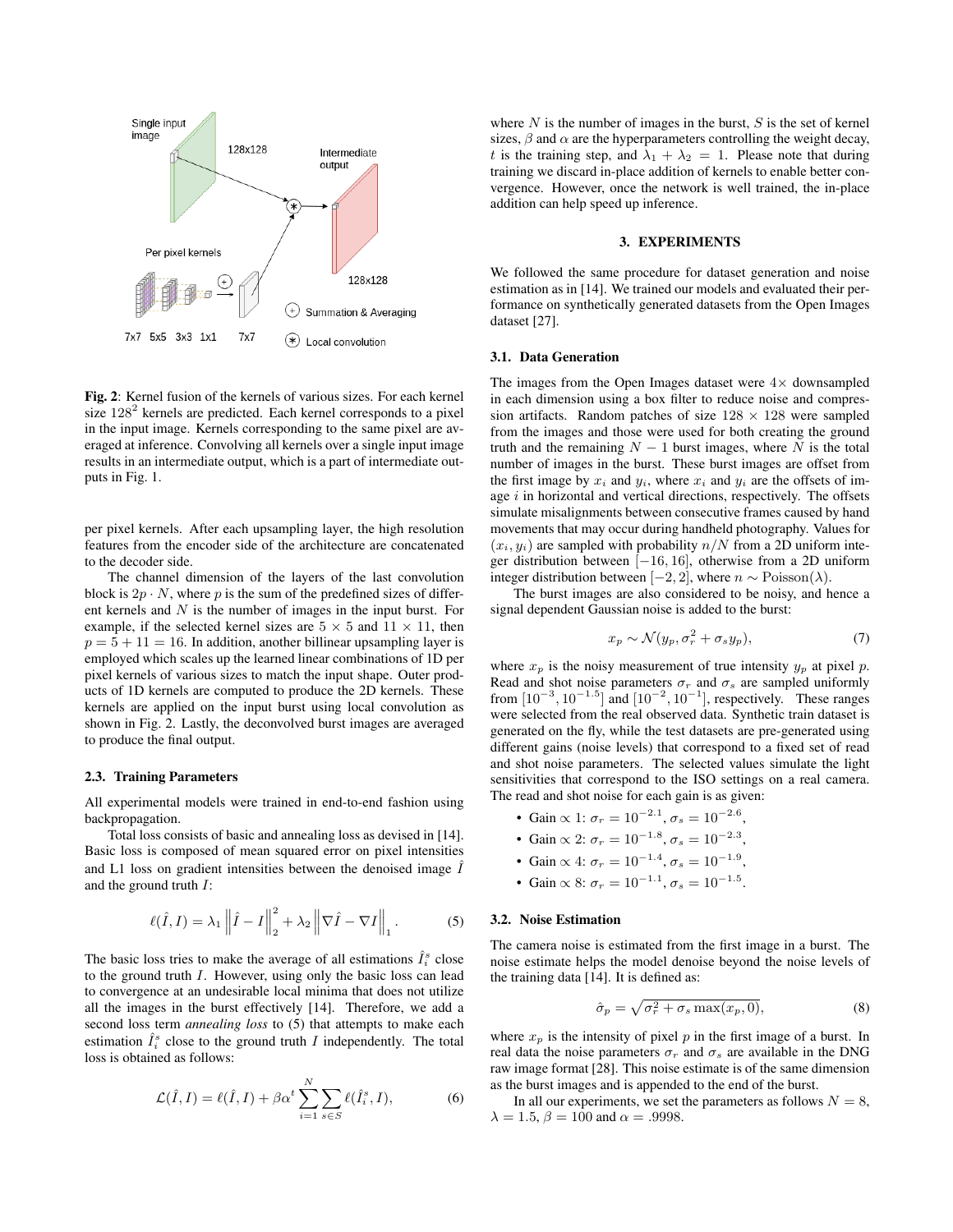Table 1: Results on test datasets with different gains (noise levels) in measures of PSNR and SSIM, where Gain  $\propto$  8 is the noisiest. MKPN outperforms the state-of-the-art KPN [14] and other KPN variations.

|                 | Gain $\propto$ 1 |       | Gain $\propto$ 2                        |       | Gain $\propto$ 4 |       | Gain $\propto$ 8 |       |
|-----------------|------------------|-------|-----------------------------------------|-------|------------------|-------|------------------|-------|
| Model           |                  |       | PSNR SSIM PSNR SSIM PSNR SSIM PSNR SSIM |       |                  |       |                  |       |
| <b>MKPN</b>     | 35.10            | 0.925 | 32.22                                   | 0.878 | 28.61            | 0.781 | 25.78            | 0.692 |
| <b>KPN</b> [14] | 34.28            | 0.914 | 31.46                                   | 0.862 | 27.86            | 0.756 | 24.90            | 0.654 |
| $KPN L_{25}$    | 34.96            | 0.922 | 32.04                                   | 0.871 | 28.44            | 0.770 | 25.66            | 0.686 |
| $KPN L_{13}$    | 34 71            | 0.918 | 31.77                                   | 0.870 | 28.15            | 0.772 | 25.34            | 0.683 |
| $KPN L_{11}$    | 34.67            | 0.919 | 31.78                                   | 0.871 | 28.15            | 0.773 | 25.26            | 0.679 |
| $KPN L_9$       | 34.57            | 0.917 | 31.63                                   | 0.867 | 28.07            | 0.769 | 25.34            | 0.681 |
| $KPN L_7$       | 34.54            | 0.918 | 31.65                                   | 0.866 | 28.10            | 0.765 | 25.37            | 0.679 |
| $KPNL_5$        | 34.30            | 0.906 | 31.36                                   | 0.855 | 27.76            | 0.754 | 24.88            | 0.658 |
| $KPN L_3$       | 33.65            | 0.897 | 30.79                                   | 0.844 | 27.26            | 0.735 | 24.55            | 0.632 |
| $KPNL_1$        | 31.66            | 0.837 | 28.50                                   | 0.759 | 24.32            | 0.607 | 21.30            | 0.486 |

#### 3.3. Results and Discussion

In the experiments we performed using MKPN, we define the sizes of the kernels in advance –  $S \in \{1, 3, 5, 7, 9, 11\}$ . The kernel sizes and the number of kernels however, are not limited to these and can be used in any combination to produce the best results for a given dataset. The two enhancements are utilized in the end-to-end training of MKPN, as explained in Section 2.1. We evaluate the performance of MKPN by comparing it to state-of-the-art models for burst image denoising:

- KPN [14] is a kernel prediction network that outputs per-pixel kernels of *fixed* size (set here to  $5 \times 5$ ) which are then convolved with the input burst images to obtain the output.
- KPN  $L_n$  where  $n \in \{1, 3, 5, 7, 9, 11, 13, 25\}$  and  $L_n$  stands for kernel sizes of  $n \times n$ . Here, the network architecture is the same as KPN but the network predicts separable kernels [18] to reduce the computational burden (cf. Section 2.1). In total, we train eight models with different kernel sizes  $n$ .

Each model was trained for 1M iterations and evaluated on four pre-computed test datasets, each one generated with a different noise level. Quantitative analysis is performed using objective quality metrics such as PSNR and SSIM [29] as shown in Table 1. For a qualitative evaluation, we visually inspect the images of MKPN and stateof-the-art models as shown in Fig. 3 and Fig. 4.

Table 1 compares the performance of different models and shows the average values for the four test datasets with different noise levels. It is to be noted that KPN L<sub>5</sub> performs almost the same as KPN [14] with a reduced number of computations due to the separable kernels. Among the state-of-the-art models, we find that KPN  $L_{25}$  shows superior performance – even better than KPN [14]. The results in Table 1 also indicate that the results, in terms of PSNR and SSIM, get better as the size of the kernel increases. This can be attributed to the increased information that the kernels can extract from the surrounding region of the pixel and use it for better denoising. MKPN, on the other hand, combines the different kernels and outperforms all state-of-the-art models – KPN [14] and the derived  $KPN L_n$  on all test datasets for each noise level.

In Fig. 3 and Fig. 4, we inspect the denoised images from the test dataset to reveal the properties of different kernel sizes and the advantages of MKPN over KPN. The first row displays the full image while the second row shows an enlarged part marked by the green rectangle in the corresponding images in the first row. The order of (a) input burst (b) KPN  $[14]$  (c) KPN  $L_{25}$  (d) MKPN (e) ground truth



Fig. 3: Example of denoising an image of a bear at Gain  $\propto$  4. The detailed fur is recovered best by MKPN. KPN L<sub>25</sub> that uses a large kernel oversmooths the details of the fur. Best viewed on a screen.



Fig. 4: Example of denoising an image of a grasshopper at Gain  $\propto$  8. The detailed legs and smooth background are best recovered by the proposed method MKPN. Best viewed on a screen.

images in the columns is as follows – noisy input burst, denoising results of KPN [14], KPN  $L_{25}$ , MKPN and the ground truth. In Fig. 3, we find that the reconstructed image of KPN [14] is better than that of KPN L25. Although, in Table 1, KPN L<sup>25</sup> performed superior to other state-of-the-art models, the denoised images from KPN L<sup>25</sup> are oversmoothed due to the large size of the kernels. Hence, using a large kernel results in suboptimal visual quality of the denoised image. MKPN restores the structure of fur in Fig. 3 with more detail than other state-of-the-art models. In Fig. 4, KPN [14] fails to smooth out the background well enough. This is due to the small kernel trying to greedily denoise the local region, giving it an unrealistic texture. KPN  $L_{25}$ , on the other hand, denoises the background efficiently, but fails to recover the sharp edges. With MKPN, the legs of the grasshopper are reconstructed sharply while having a smooth background.

While KPN models with small kernels are able to reconstruct detailed features more successfully, their performance on flat, homogeneous areas is worse compared to the KPN models using larger kernels. On the other hand, KPN models with larger kernels tend to oversmooth the detailed features. MKPN manages to alleviate the shortcomings of the KPN models relying on fixed kernel sizes.

#### 4. CONCLUSION

Burst image denoising, with its inherent challenges, remains to be an open problem. In this work, we propose MKPN, a DNN based method for denoising of burst images captured by handheld cameras. The novelty of this method lies in predicting kernels of different sizes and performing kernel fusion by in-place addition before the convolution operation. MKPN effectively combines the best be